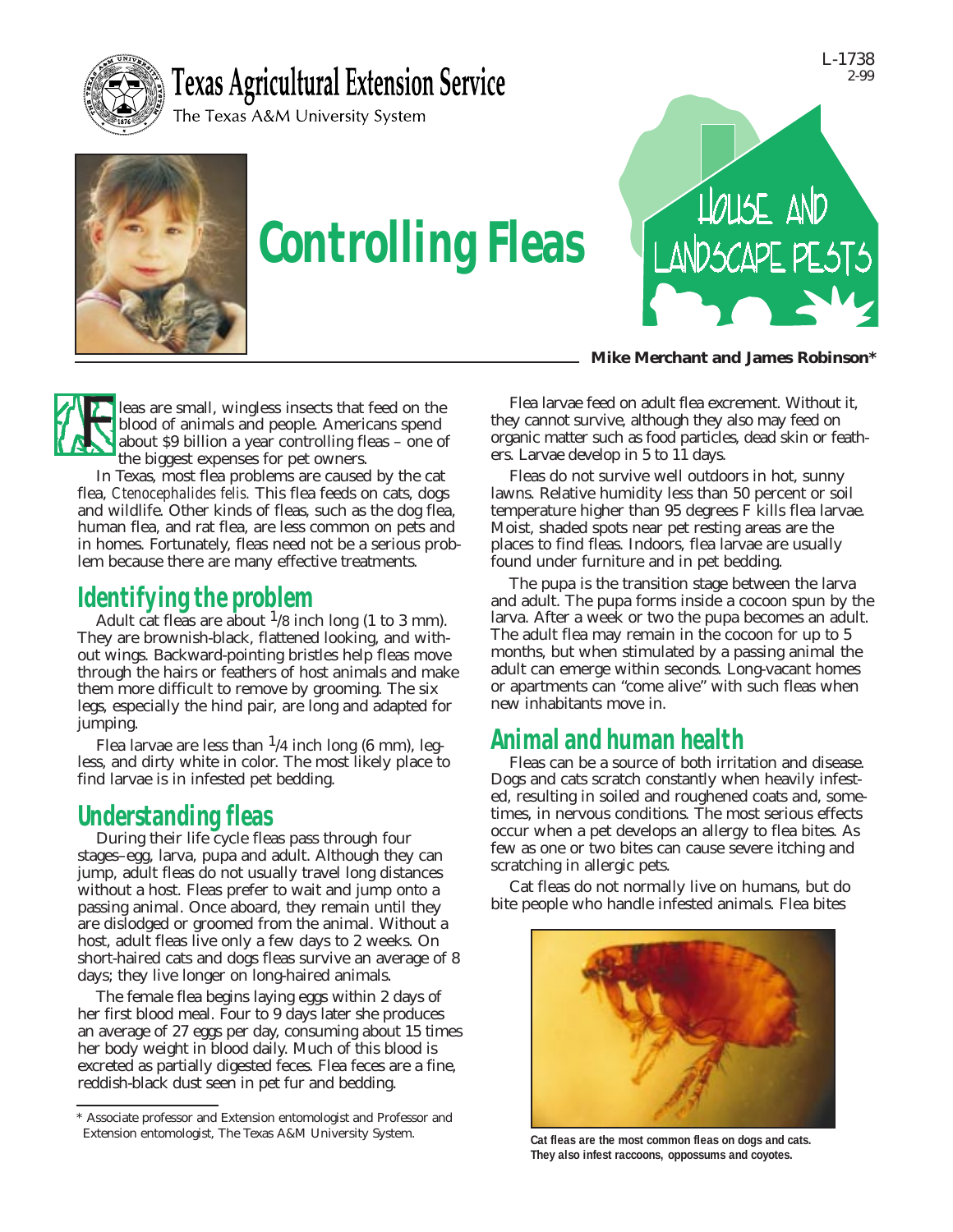

**Flea life cycle. (Illustration courtesy of Novartis Corp.)**

cause small, red, itchy bumps, usually on the ankles and lower legs. People with allergies to flea bites suffer from hives, rashes or generalized itching. Allergic reactions usually appear 12 to 24 hours after a bite, and may last a week or more.

Fleas that have fed on rodents may transmit diseases, including plague and murine typhus. For this reason, avoid close contact with wild rodents such as squirrels, rats and prairie dogs. Their fleas can bite you and may transmit disease. Cat fleas, however, do not carry plague.

#### *Control*

An integrated flea control program includes good sanitation and treatment of the pet and environment. You can eliminate fleas from your home with proper treatment, but it may take time, especially if the infestation is heavy.

**Sanitation.** Change pet bedding regularly and vacuum thoroughly. Vacuuming removes up to 30 percent of the larvae and up to 60 percent of flea eggs from a carpet, as well as the larvae's food supply of dried blood.

Vacuum under furniture, cushions, chairs, beds, and along walls. Discard vacuum cleaner bags at least once a week. Fleas can continue to develop inside vacuum cleaner bags and re-infest the house.

**Treating Pets.** Your pet's first line of defense against fleas is a flea comb and a good bath. Soap acts as a gentle insecticide and helps control light infestations on your pet. Though time consuming, combing helps reduce the need for insecticides. Flea combs have fine teeth that remove adult fleas from fur. Most dogs and cats seem to enjoy this treatment; pay special attention to the face and neck, and the area in front of the tail. Dip the comb frequently in soapy water or an alcohol solution to kill fleas removed from the pet.

Insect growth regulators, or IGRs, are a safe preventative treatment for fleas. These products work by

disrupting the normal development of flea eggs and larvae. When exposed to IGRs, adult fleas are unable to reproduce; eggs fail to hatch and larvae die before they complete their development. Because most IGRs kill only eggs and larvae, they do not eliminate adult fleas quickly. For this reason, they are usually mixed with a mild insecticide.

Insect growth regulators are available as sprays, spot-ons, pills or food additives. One product designed for internal use is called Program® (active ingredient: lufenuron). Program® can be given as a pill (for dogs), food additive (for cats), or injection (for cats). A similar product, Sentinel®, contains lufenuron plus a heartworm preventative. These products are available only through veterinarians. They are very effective, particularly for indoor pets.

Two other insect growth regulators for topical use are methoprene and pyriproxyfen. Methoprene is sold under several trade names including Precor® and vIGRen®. Methoprene and pyriproxyfen are available at pet stores as dips, pet sprays, spot-ons and flea collars. Control requires 4 to 6 weeks.

For severe flea problems, an IGR treatment may not be quick enough. Use a product that kills adult fleas, such as imidacloprid (Advantage™) or fipronil (Frontline™). Both products have low toxicity to mammals and pose little risk to pets or people. Advantage™ and Frontline™ provide 1- and 3-month protection from fleas, respectively. Frontline™ also kills ticks for up to 1 month after application. Both Advantage™ and Frontline™ are available from veterinarians as spray and spot-on treatments.

Spot-on treatments (pesticides applied to one or more spots on the animal's back) control adult fleas effectively. Natural oils on the fur help transfer the pesticide to all parts of the pet's body. With all products, read and follow label directions carefully. Products designed for use on adult dogs should not be used on puppies or cats, unless specified on the label.

Botanical (plant-based) insecticides kill adult and larval fleas and are relatively low in toxicity. Botanical insecticides include pyrethrum (or pyrethrins) and citrus oil extracts (limonene and linalool). Use botanical insecticides with care. Though usually safe when applied according to label directions, some pets (especially certain cat breeds) are sensitive to botanicals–especially citrus oil products.

It is sometimes claimed that garlic, Brewer's yeast, cedar bedding and various herbal sachets control fleas, but there is little scientific evidence to support such

#### **Fleas, but no pets?**

uildings sometimes become infested with fleas even when there are no pets around. Other animals such as bats, roof rats, squirrels, raccoons, and wild dogs and cats commonly nest in structures and may be the source of an infestation. An experienced pest control company can treat for fleas and seal openings through which wildlife may enter your home.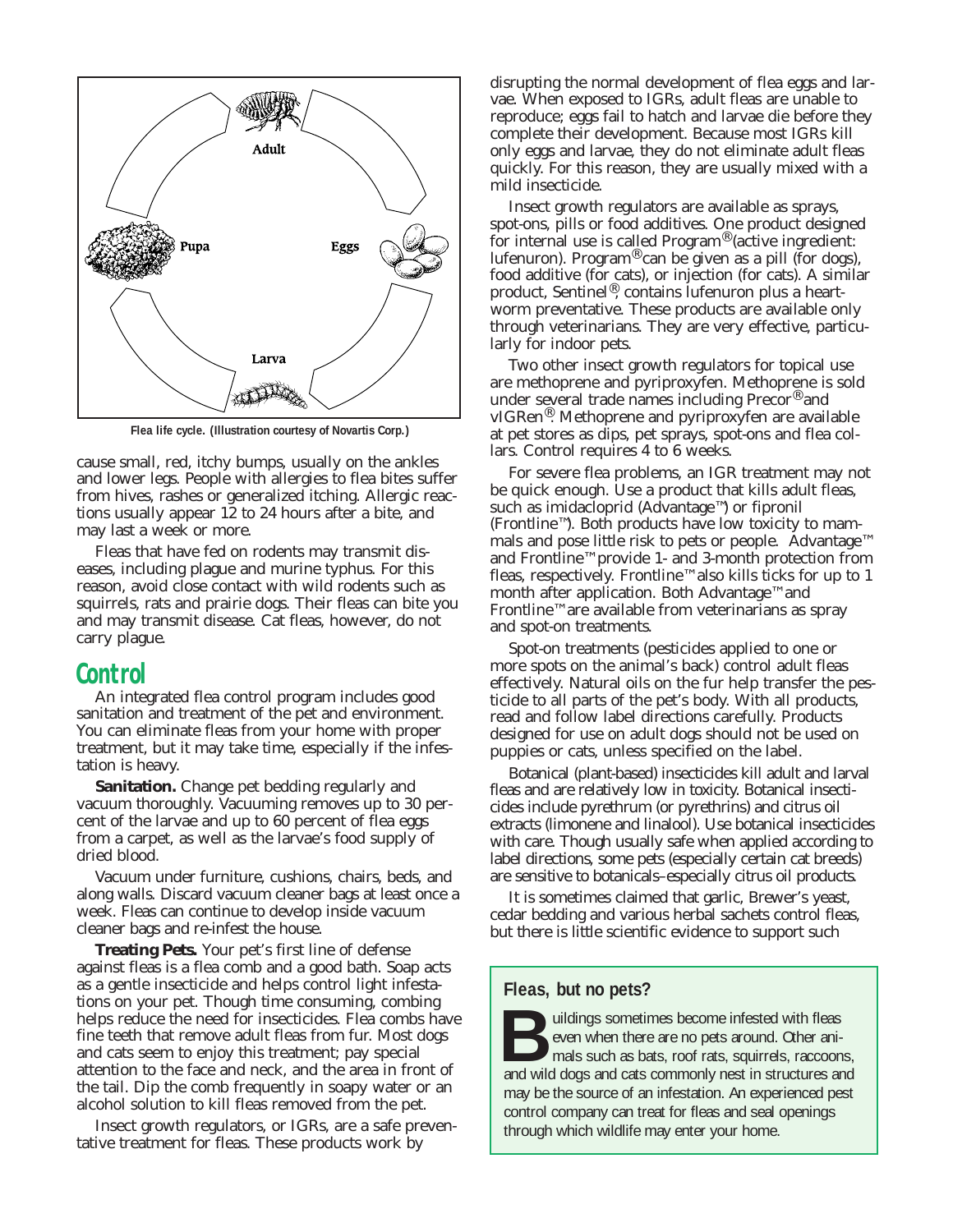

**Be sure to read pesticide labels carefully. Products that are safe for dogs may not be safe for cats, puppies and kittens. Generally, pets less than 4 weeks old should not be treated directly for fleas.**

claims. Volatile oils in fresh cedar chips are toxic to fleas, but the effect lasts a very short time. Tests have shown that Brewer's yeast does not protect pets from fleas.

**Treating homes.** The pet's living areas should be treated at the same time that the pet is treated. This kills immature and newly emerging fleas and prevents re-infestation of the pet.

Several low-toxicity treatments are available for indoor use. Citrus sprays containing limonene or linalool can be applied to rugs, carpeting and pet bedding. These products kill fleas on contact, but evaporate quickly and leave little residual protection against emerging fleas.

Boron-based products, such as disodium octaborate tetrahydrate, can be used on indoor carpeting and have little skin (dermal) toxicity. Borates kill immature fleas by contaminating their food supply. Because adult fleas feed on fresh blood only, boron insecticides do not control this life stage. Borate treatments are best applied as shampoos to avoid problems with dustiness, abrasion to carpets, and contamination of furniture or food preparation surfaces.

The insect growth regulators methoprene and pyriproxyfen can be used indoors. Although methoprene is unstable in sunlight, it is an effective indoor treatment. Pyriproxyfen sprays, available to pest control professionals under the trade names Archer™ and Nylar™, can be applied both indoors and outdoors. Pyriproxyfen controls both immature and adult fleas. Indoors, treat pet loafing and sleeping areas, and in and under nearby furniture. Outdoors, treat only flea breeding sites such as bedding areas, the ground under decks and shrubbery, and wherever pets spend a lot of time. Well maintained lawns in sunny sites are unlikely to harbor many fleas. Suitable consumer products for indoor and outdoor treatments are listed in Table 1.

**Follow-up.** Because flea pupae are hard to kill with insecticides, an additional follow-up treatment is usually needed 7 to 10 days after the first application. When using short-residual insecticides such as pyrethrins, two or three follow-up sprays at 5- to 10-day intervals may be required.

### *Biological and Mechanical Controls*

Fire ants and other predatory insects eat flea larvae but they do not control fleas completely. Several kinds of predatory nematodes (a type of microscopic worm) are sold for outdoor flea control, but their effectiveness has not been well tested. Studies suggest that nematodes work best in sandy soils. Irrigate with  $\frac{1}{4}$  to  $\frac{1}{2}$ inch of water before and after application. This prolongs nematode survival and helps them move through the soil in search of flea larvae.

Several kinds of flea traps are available from pest control companies and pet stores. The most effective designs use a special green light that blinks occasionally to simulate the shadow of a passing host. Most attract fleas to a sticky card, where they are trapped. Place traps near pet beds and loafing areas for best control. By themselves, traps are unlikely to solve most flea problems; however, they can be a useful part of an integrated flea control program for your home.

Don't wait until fleas get out of hand. Begin your flea control program early for best results. Start a frequent and thorough sanitation program, regularly inspect your pet for fleas, carefully follow the label directions of the insecticide product you choose, and dispose of all pesticides safely. These steps will help you reduce the need for extra pesticide treatments.

#### **Tapeworms and fleas**

at fleas sometimes carry an intestinal parasite called dog tapeworm, Diphylidium caninum. The dog tapeworm has an interesting life cycle. It lives in the intestinal tracts of dogs, cats and sometimes humans. These long, flattened worms consist of up to 200 body segments (called proglottids) and may reach a length of 12 inches (30 cm). When mature, these segments detach from the main body of the tapeworm and wriggle from the anus of an infected animal. Fresh tapeworm segments are opaque white or pinkish white, flat, and somewhat rectangular. When newly emerged, they move with a stretching-out and shrinking-back motion. When dry, the segments are yellow or off-white, less than <sup>1</sup>/16th inch long, rice-shaped sacs. Each sac contains tapeworm eggs. Tapeworm egg sacs are frequently seen attached to hairs around the pet's anus, in feces, or in the bedding of infested pets. Flea larvae feed on tapeworm egg sacs. Once inside the flea, the tapeworm eggs hatch and the flea becomes infested. Infested adult fleas carry a stage of the tapeworm that can mature and multiply if the flea is swallowed by a pet. During grooming, pets often ingest such tapeworm-infected fleas. Once released into the pet's digestive tract, tapeworms mature into adult forms. On rare occasions, small children may ingest fleas and become infested in this way. If you see proglottids in your pet's feces or bedding, you should have your pet treated. Veterinarians can prescribe pills or injections to safely treat for tapeworms in pets.